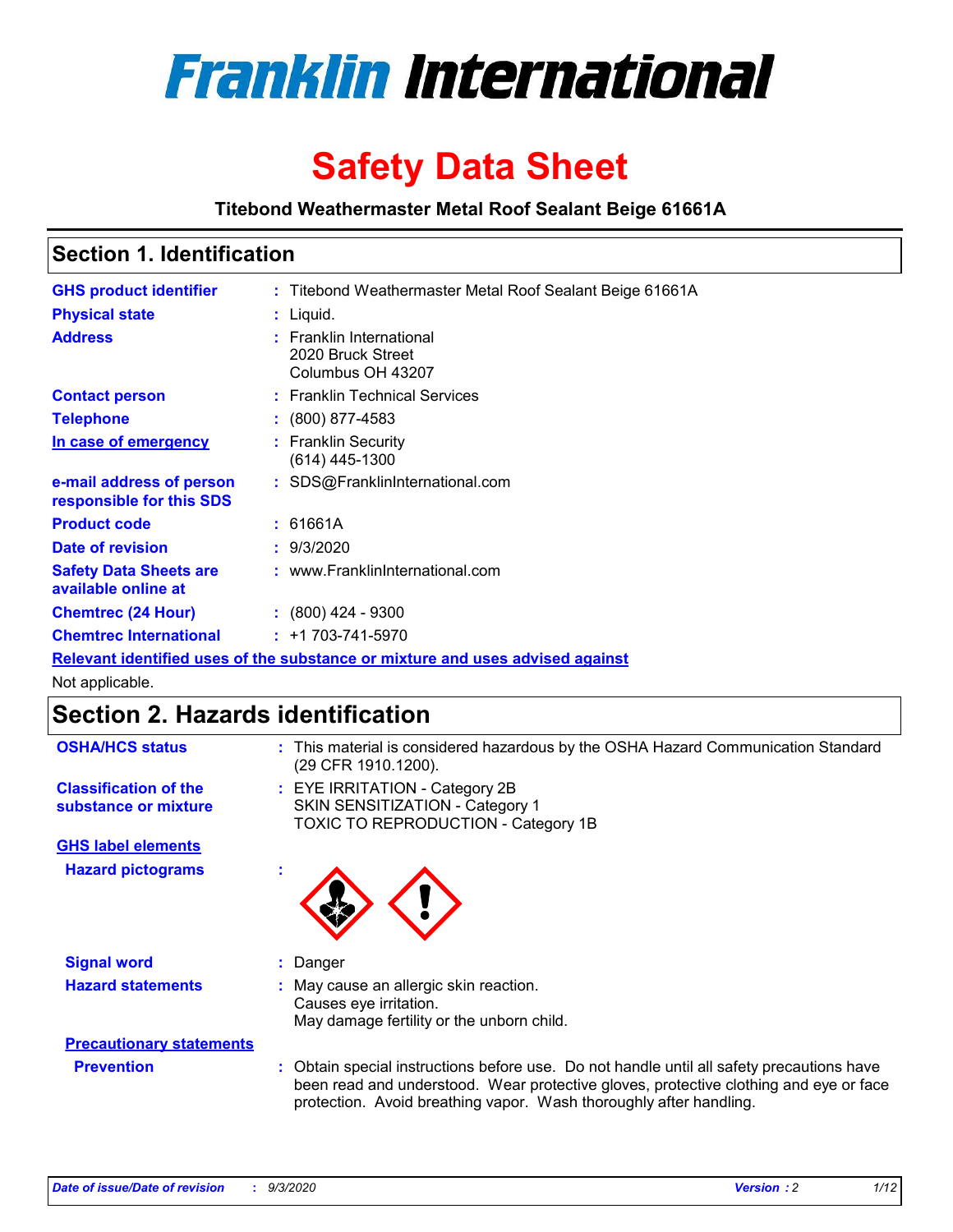### **Section 2. Hazards identification**

| <b>Response</b>                            | : IF exposed or concerned: Get medical advice or attention. Wash contaminated clothing<br>before reuse. IF ON SKIN: Wash with plenty of water. IF IN EYES: Rinse cautiously<br>with water for several minutes. Remove contact lenses, if present and easy to do.<br>Continue rinsing. If eye irritation persists: Get medical advice or attention. |
|--------------------------------------------|----------------------------------------------------------------------------------------------------------------------------------------------------------------------------------------------------------------------------------------------------------------------------------------------------------------------------------------------------|
| <b>Storage</b>                             | : Store locked up.                                                                                                                                                                                                                                                                                                                                 |
| <b>Disposal</b>                            | : Dispose of contents and container in accordance with all local, regional, national and<br>international regulations.                                                                                                                                                                                                                             |
| <b>Hazards not otherwise</b><br>classified | : Product generates methanol during cure.                                                                                                                                                                                                                                                                                                          |

# **Section 3. Composition/information on ingredients**

| <b>Substance/mixture</b> | Mixture |
|--------------------------|---------|
|                          |         |

| <b>Ingredient name</b>       | $\frac{9}{6}$ | <b>CAS number</b> |
|------------------------------|---------------|-------------------|
| 3-aminopropyltriethoxysilane | ≤3            | 919-30-2          |
| Dibutyltin dilaurate         | ∣≤0.3         | $77 - 58 - 1$     |

Any concentration shown as a range is to protect confidentiality or is due to batch variation.

**There are no additional ingredients present which, within the current knowledge of the supplier and in the concentrations applicable, are classified as hazardous to health or the environment and hence require reporting in this section.**

**Occupational exposure limits, if available, are listed in Section 8.**

### **Section 4. First aid measures**

| <b>Description of necessary first aid measures</b> |                                                                                                                                                                                                                                                                                                                                                                                                                                                                                                                                                                                                                                                                                                                                                                           |
|----------------------------------------------------|---------------------------------------------------------------------------------------------------------------------------------------------------------------------------------------------------------------------------------------------------------------------------------------------------------------------------------------------------------------------------------------------------------------------------------------------------------------------------------------------------------------------------------------------------------------------------------------------------------------------------------------------------------------------------------------------------------------------------------------------------------------------------|
| <b>Eye contact</b>                                 | : Immediately flush eyes with plenty of water, occasionally lifting the upper and lower<br>eyelids. Check for and remove any contact lenses. Continue to rinse for at least 10<br>minutes. If irritation persists, get medical attention.                                                                                                                                                                                                                                                                                                                                                                                                                                                                                                                                 |
| <b>Inhalation</b>                                  | : Remove victim to fresh air and keep at rest in a position comfortable for breathing. If<br>not breathing, if breathing is irregular or if respiratory arrest occurs, provide artificial<br>respiration or oxygen by trained personnel. It may be dangerous to the person providing<br>aid to give mouth-to-mouth resuscitation. Get medical attention. If unconscious, place<br>in recovery position and get medical attention immediately. Maintain an open airway.<br>Loosen tight clothing such as a collar, tie, belt or waistband. In case of inhalation of<br>decomposition products in a fire, symptoms may be delayed. The exposed person may<br>need to be kept under medical surveillance for 48 hours.                                                       |
| <b>Skin contact</b>                                | : Wash with plenty of soap and water. Remove contaminated clothing and shoes. Wash<br>contaminated clothing thoroughly with water before removing it, or wear gloves.<br>Continue to rinse for at least 10 minutes. Get medical attention. In the event of any<br>complaints or symptoms, avoid further exposure. Wash clothing before reuse. Clean<br>shoes thoroughly before reuse.                                                                                                                                                                                                                                                                                                                                                                                     |
| <b>Ingestion</b>                                   | : Wash out mouth with water. Remove dentures if any. Remove victim to fresh air and<br>keep at rest in a position comfortable for breathing. If material has been swallowed and<br>the exposed person is conscious, give small quantities of water to drink. Stop if the<br>exposed person feels sick as vomiting may be dangerous. Do not induce vomiting<br>unless directed to do so by medical personnel. If vomiting occurs, the head should be<br>kept low so that vomit does not enter the lungs. Get medical attention. Never give<br>anything by mouth to an unconscious person. If unconscious, place in recovery position<br>and get medical attention immediately. Maintain an open airway. Loosen tight clothing<br>such as a collar, tie, belt or waistband. |
| Most important symptoms/effects, acute and delayed |                                                                                                                                                                                                                                                                                                                                                                                                                                                                                                                                                                                                                                                                                                                                                                           |
| <b>Potential acute health effects</b>              |                                                                                                                                                                                                                                                                                                                                                                                                                                                                                                                                                                                                                                                                                                                                                                           |
| <b>Eye contact</b>                                 | : May cause eye irritation.                                                                                                                                                                                                                                                                                                                                                                                                                                                                                                                                                                                                                                                                                                                                               |
| <b>Inhalation</b>                                  | : No known significant effects or critical hazards.                                                                                                                                                                                                                                                                                                                                                                                                                                                                                                                                                                                                                                                                                                                       |
|                                                    |                                                                                                                                                                                                                                                                                                                                                                                                                                                                                                                                                                                                                                                                                                                                                                           |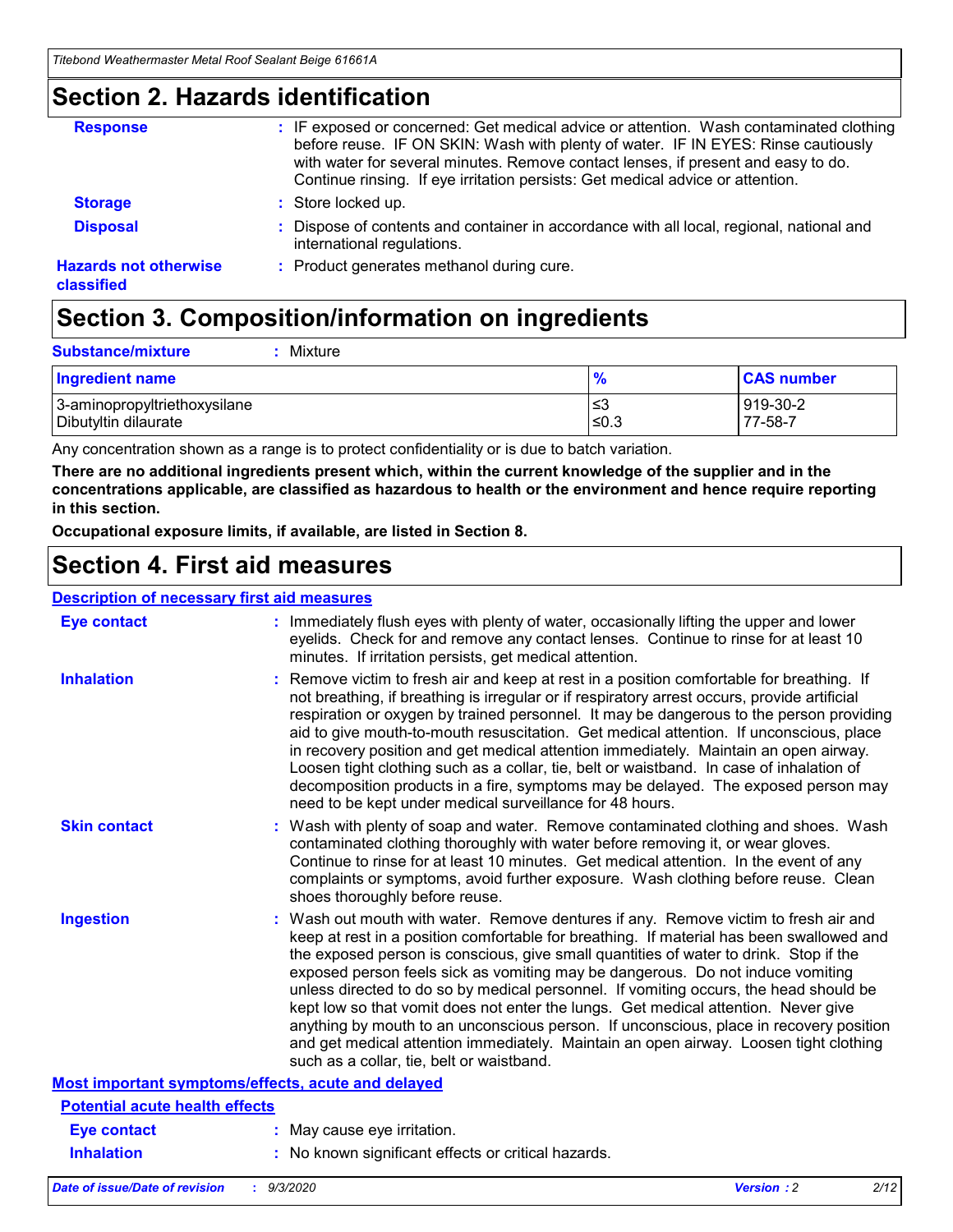| <u>Hiebona Wealhennasier Melar Koor Sealahi Belge 01001A</u> |                                                                                                                                                                                                                                                                                                                                                                                                                 |
|--------------------------------------------------------------|-----------------------------------------------------------------------------------------------------------------------------------------------------------------------------------------------------------------------------------------------------------------------------------------------------------------------------------------------------------------------------------------------------------------|
| <b>Section 4. First aid measures</b>                         |                                                                                                                                                                                                                                                                                                                                                                                                                 |
| <b>Skin contact</b>                                          | : May cause skin irritation.                                                                                                                                                                                                                                                                                                                                                                                    |
| <b>Ingestion</b>                                             | : No known significant effects or critical hazards.                                                                                                                                                                                                                                                                                                                                                             |
| Over-exposure signs/symptoms                                 |                                                                                                                                                                                                                                                                                                                                                                                                                 |
| <b>Eye contact</b>                                           | : Adverse symptoms may include the following:<br>irritation<br>watering<br>redness                                                                                                                                                                                                                                                                                                                              |
| <b>Inhalation</b>                                            | : Adverse symptoms may include the following:<br>reduced fetal weight<br>increase in fetal deaths<br>skeletal malformations                                                                                                                                                                                                                                                                                     |
| <b>Skin contact</b>                                          | : Adverse symptoms may include the following:<br>irritation<br>redness<br>reduced fetal weight<br>increase in fetal deaths<br>skeletal malformations                                                                                                                                                                                                                                                            |
| <b>Ingestion</b>                                             | : Adverse symptoms may include the following:<br>reduced fetal weight<br>increase in fetal deaths<br>skeletal malformations                                                                                                                                                                                                                                                                                     |
|                                                              | Indication of immediate medical attention and special treatment needed, if necessary                                                                                                                                                                                                                                                                                                                            |
| <b>Notes to physician</b>                                    | : In case of inhalation of decomposition products in a fire, symptoms may be delayed.<br>The exposed person may need to be kept under medical surveillance for 48 hours.                                                                                                                                                                                                                                        |
| <b>Specific treatments</b>                                   | : No specific treatment.                                                                                                                                                                                                                                                                                                                                                                                        |
| <b>Protection of first-aiders</b>                            | : No action shall be taken involving any personal risk or without suitable training. If it is<br>suspected that fumes are still present, the rescuer should wear an appropriate mask or<br>self-contained breathing apparatus. It may be dangerous to the person providing aid to<br>give mouth-to-mouth resuscitation. Wash contaminated clothing thoroughly with water<br>before removing it, or wear gloves. |
| See toxicological information (Section 11)                   |                                                                                                                                                                                                                                                                                                                                                                                                                 |

# **Section 5. Fire-fighting measures**

| : Use an extinguishing agent suitable for the surrounding fire.                                                                                                                                   |
|---------------------------------------------------------------------------------------------------------------------------------------------------------------------------------------------------|
| : None known.                                                                                                                                                                                     |
| : In a fire or if heated, a pressure increase will occur and the container may burst.                                                                                                             |
| Decomposition products may include the following materials:<br>carbon dioxide<br>carbon monoxide<br>nitrogen oxides<br>metal oxide/oxides                                                         |
| Promptly isolate the scene by removing all persons from the vicinity of the incident if<br>there is a fire. No action shall be taken involving any personal risk or without suitable<br>training. |
| : Fire-fighters should wear appropriate protective equipment and self-contained breathing<br>apparatus (SCBA) with a full face-piece operated in positive pressure mode.                          |
|                                                                                                                                                                                                   |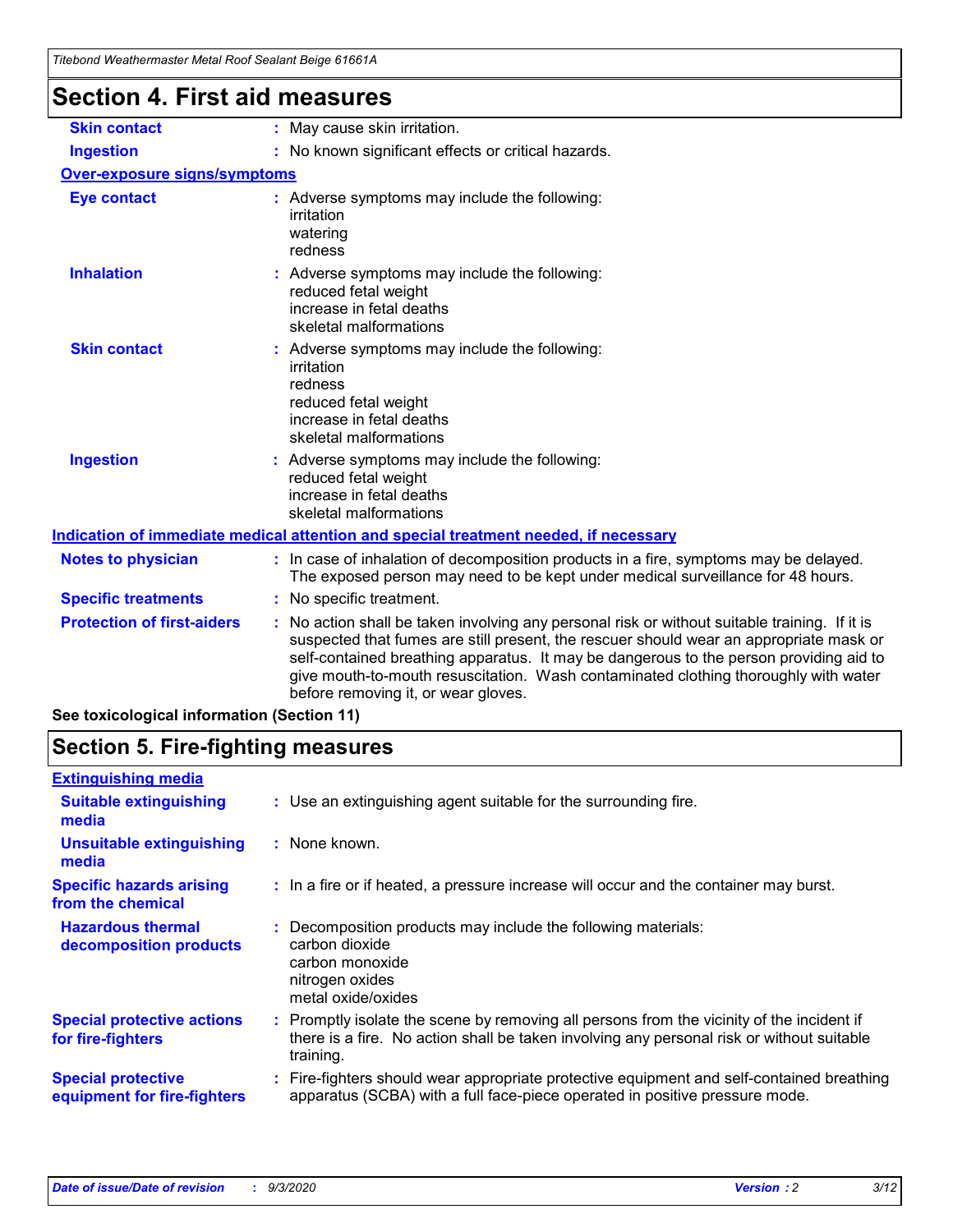### **Section 6. Accidental release measures**

|                                                              | <b>Personal precautions, protective equipment and emergency procedures</b>                                                                                                                                                                                                                                                                                                                                                                                                                                                                                                                                                                                                                                   |  |  |  |
|--------------------------------------------------------------|--------------------------------------------------------------------------------------------------------------------------------------------------------------------------------------------------------------------------------------------------------------------------------------------------------------------------------------------------------------------------------------------------------------------------------------------------------------------------------------------------------------------------------------------------------------------------------------------------------------------------------------------------------------------------------------------------------------|--|--|--|
| For non-emergency<br>personnel                               | : No action shall be taken involving any personal risk or without suitable training.<br>Evacuate surrounding areas. Keep unnecessary and unprotected personnel from<br>entering. Do not touch or walk through spilled material. Avoid breathing vapor or mist.<br>Provide adequate ventilation. Wear appropriate respirator when ventilation is<br>inadequate. Put on appropriate personal protective equipment.                                                                                                                                                                                                                                                                                             |  |  |  |
| For emergency responders                                     | : If specialized clothing is required to deal with the spillage, take note of any information in<br>Section 8 on suitable and unsuitable materials. See also the information in "For non-<br>emergency personnel".                                                                                                                                                                                                                                                                                                                                                                                                                                                                                           |  |  |  |
| <b>Environmental precautions</b>                             | : Avoid dispersal of spilled material and runoff and contact with soil, waterways, drains<br>and sewers. Inform the relevant authorities if the product has caused environmental<br>pollution (sewers, waterways, soil or air).                                                                                                                                                                                                                                                                                                                                                                                                                                                                              |  |  |  |
| <b>Methods and materials for containment and cleaning up</b> |                                                                                                                                                                                                                                                                                                                                                                                                                                                                                                                                                                                                                                                                                                              |  |  |  |
| <b>Small spill</b>                                           | : Stop leak if without risk. Move containers from spill area. Dilute with water and mop up<br>if water-soluble. Alternatively, or if water-insoluble, absorb with an inert dry material and<br>place in an appropriate waste disposal container. Dispose of via a licensed waste<br>disposal contractor.                                                                                                                                                                                                                                                                                                                                                                                                     |  |  |  |
| <b>Large spill</b>                                           | : Stop leak if without risk. Move containers from spill area. Approach release from<br>upwind. Prevent entry into sewers, water courses, basements or confined areas. Wash<br>spillages into an effluent treatment plant or proceed as follows. Contain and collect<br>spillage with non-combustible, absorbent material e.g. sand, earth, vermiculite or<br>diatomaceous earth and place in container for disposal according to local regulations<br>(see Section 13). Dispose of via a licensed waste disposal contractor. Contaminated<br>absorbent material may pose the same hazard as the spilled product. Note: see<br>Section 1 for emergency contact information and Section 13 for waste disposal. |  |  |  |

### **Section 7. Handling and storage**

#### **Precautions for safe handling**

| <b>Protective measures</b>                                                       | : Put on appropriate personal protective equipment (see Section 8). Persons with a<br>history of skin sensitization problems should not be employed in any process in which<br>this product is used. Avoid exposure - obtain special instructions before use. Avoid<br>exposure during pregnancy. Do not handle until all safety precautions have been read<br>and understood. Do not get in eyes or on skin or clothing. Do not ingest. Avoid<br>breathing vapor or mist. If during normal use the material presents a respiratory hazard,<br>use only with adequate ventilation or wear appropriate respirator. Keep in the original<br>container or an approved alternative made from a compatible material, kept tightly<br>closed when not in use. Empty containers retain product residue and can be hazardous.<br>Do not reuse container. |
|----------------------------------------------------------------------------------|--------------------------------------------------------------------------------------------------------------------------------------------------------------------------------------------------------------------------------------------------------------------------------------------------------------------------------------------------------------------------------------------------------------------------------------------------------------------------------------------------------------------------------------------------------------------------------------------------------------------------------------------------------------------------------------------------------------------------------------------------------------------------------------------------------------------------------------------------|
| <b>Advice on general</b><br>occupational hygiene                                 | : Eating, drinking and smoking should be prohibited in areas where this material is<br>handled, stored and processed. Workers should wash hands and face before eating,<br>drinking and smoking. Remove contaminated clothing and protective equipment before<br>entering eating areas. See also Section 8 for additional information on hygiene<br>measures.                                                                                                                                                                                                                                                                                                                                                                                                                                                                                    |
| <b>Conditions for safe storage,</b><br>including any<br><i>incompatibilities</i> | Store between the following temperatures: 0 to 120°C (32 to 248°F). Store in<br>accordance with local regulations. Store in original container protected from direct<br>sunlight in a dry, cool and well-ventilated area, away from incompatible materials (see<br>Section 10) and food and drink. Store locked up. Keep container tightly closed and<br>sealed until ready for use. Containers that have been opened must be carefully<br>resealed and kept upright to prevent leakage. Do not store in unlabeled containers.<br>Use appropriate containment to avoid environmental contamination. See Section 10 for<br>incompatible materials before handling or use.                                                                                                                                                                         |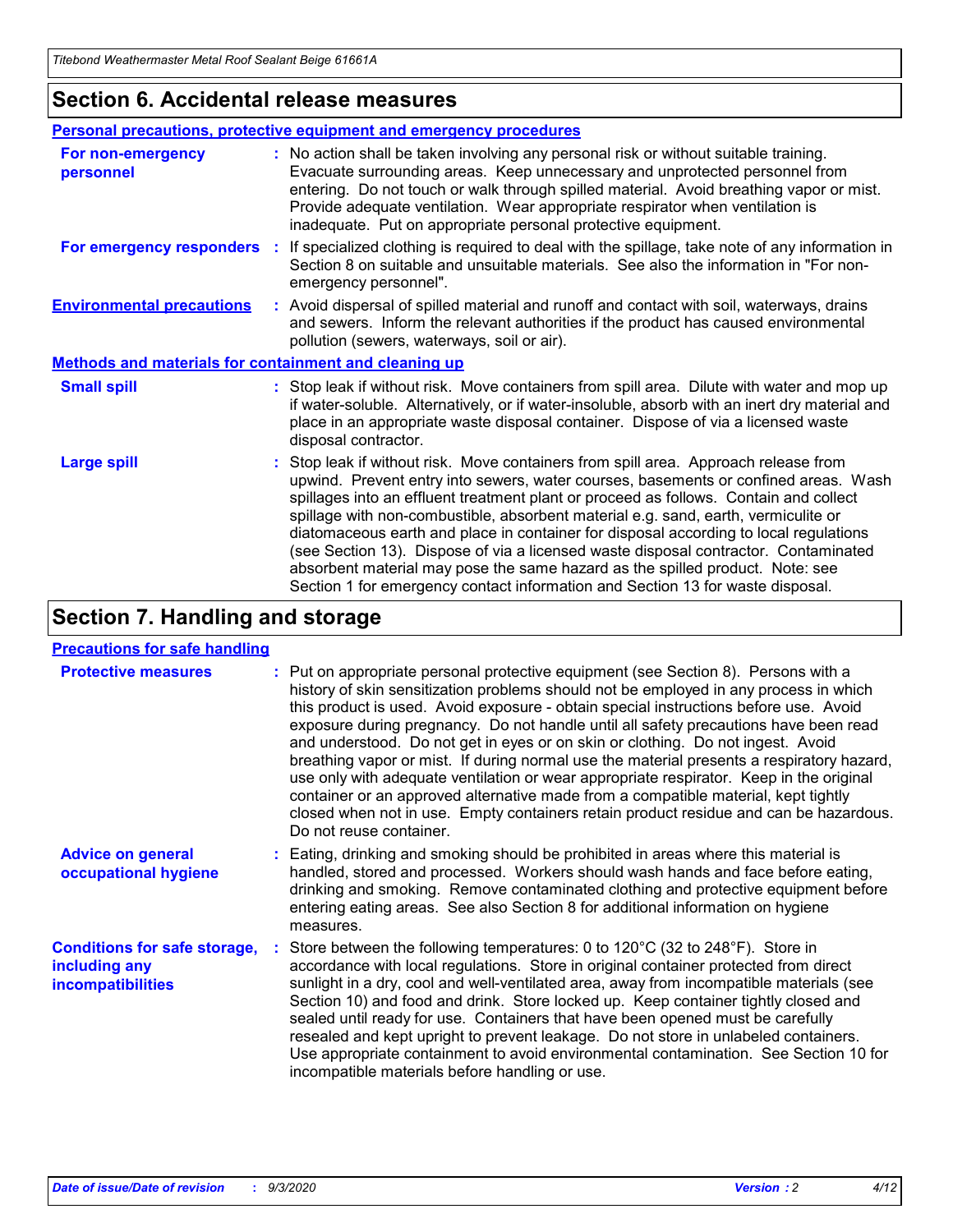# **Section 8. Exposure controls/personal protection**

#### **Control parameters**

#### **Occupational exposure limits**

| <b>Ingredient name</b>                               |    |                        | <b>Exposure limits</b>                                                                                                                                                                                                                                                                                                                                                                                                                                                                                                                                                                                                 |
|------------------------------------------------------|----|------------------------|------------------------------------------------------------------------------------------------------------------------------------------------------------------------------------------------------------------------------------------------------------------------------------------------------------------------------------------------------------------------------------------------------------------------------------------------------------------------------------------------------------------------------------------------------------------------------------------------------------------------|
| 3-aminopropyltriethoxysilane<br>Dibutyltin dilaurate |    |                        | None.<br>ACGIH TLV (United States, 3/2020). Absorbed through skin.<br>Notes: as Sn<br>TWA: $0.1 \text{ mg/m}^3$ , (as Sn) 8 hours.<br>STEL: 0.2 mg/m <sup>3</sup> , (as Sn) 15 minutes.<br>NIOSH REL (United States, 10/2016). Absorbed through skin.<br>Notes: as Sn<br>TWA: 0.1 mg/m <sup>3</sup> , (as Sn) 10 hours.<br>OSHA PEL (United States, 5/2018). Notes: as Sn<br>TWA: $0.1 \text{ mg/m}^3$ , (as Sn) 8 hours.<br>OSHA PEL 1989 (United States, 3/1989). Absorbed through skin.<br>Notes: measured as Sn<br>TWA: 0.1 mg/m <sup>3</sup> , (measured as Sn) 8 hours. Form: Organic                            |
| <b>Appropriate engineering</b><br>controls           |    |                        | : If user operations generate dust, fumes, gas, vapor or mist, use process enclosures,<br>local exhaust ventilation or other engineering controls to keep worker exposure to<br>airborne contaminants below any recommended or statutory limits.                                                                                                                                                                                                                                                                                                                                                                       |
| <b>Environmental exposure</b><br>controls            |    |                        | Emissions from ventilation or work process equipment should be checked to ensure<br>they comply with the requirements of environmental protection legislation. In some<br>cases, fume scrubbers, filters or engineering modifications to the process equipment<br>will be necessary to reduce emissions to acceptable levels.                                                                                                                                                                                                                                                                                          |
| <b>Individual protection measures</b>                |    |                        |                                                                                                                                                                                                                                                                                                                                                                                                                                                                                                                                                                                                                        |
| <b>Hygiene measures</b>                              |    |                        | : Wash hands, forearms and face thoroughly after handling chemical products, before<br>eating, smoking and using the lavatory and at the end of the working period.<br>Appropriate techniques should be used to remove potentially contaminated clothing.<br>Contaminated work clothing should not be allowed out of the workplace. Wash<br>contaminated clothing before reusing. Ensure that eyewash stations and safety<br>showers are close to the workstation location.                                                                                                                                            |
| <b>Eye/face protection</b>                           |    |                        | : Safety eyewear complying with an approved standard should be used when a risk<br>assessment indicates this is necessary to avoid exposure to liquid splashes, mists,<br>gases or dusts. If contact is possible, the following protection should be worn, unless<br>the assessment indicates a higher degree of protection: chemical splash goggles.                                                                                                                                                                                                                                                                  |
| <b>Skin protection</b>                               |    |                        |                                                                                                                                                                                                                                                                                                                                                                                                                                                                                                                                                                                                                        |
| <b>Hand protection</b>                               |    |                        | : Chemical-resistant, impervious gloves complying with an approved standard should be<br>worn at all times when handling chemical products if a risk assessment indicates this is<br>necessary. Considering the parameters specified by the glove manufacturer, check<br>during use that the gloves are still retaining their protective properties. It should be<br>noted that the time to breakthrough for any glove material may be different for different<br>glove manufacturers. In the case of mixtures, consisting of several substances, the<br>protection time of the gloves cannot be accurately estimated. |
| <b>Body protection</b>                               |    | handling this product. | Personal protective equipment for the body should be selected based on the task being<br>performed and the risks involved and should be approved by a specialist before                                                                                                                                                                                                                                                                                                                                                                                                                                                |
| <b>Other skin protection</b>                         |    |                        | : Appropriate footwear and any additional skin protection measures should be selected<br>based on the task being performed and the risks involved and should be approved by a<br>specialist before handling this product.                                                                                                                                                                                                                                                                                                                                                                                              |
| <b>Respiratory protection</b>                        | ÷. | aspects of use.        | Based on the hazard and potential for exposure, select a respirator that meets the<br>appropriate standard or certification. Respirators must be used according to a<br>respiratory protection program to ensure proper fitting, training, and other important                                                                                                                                                                                                                                                                                                                                                         |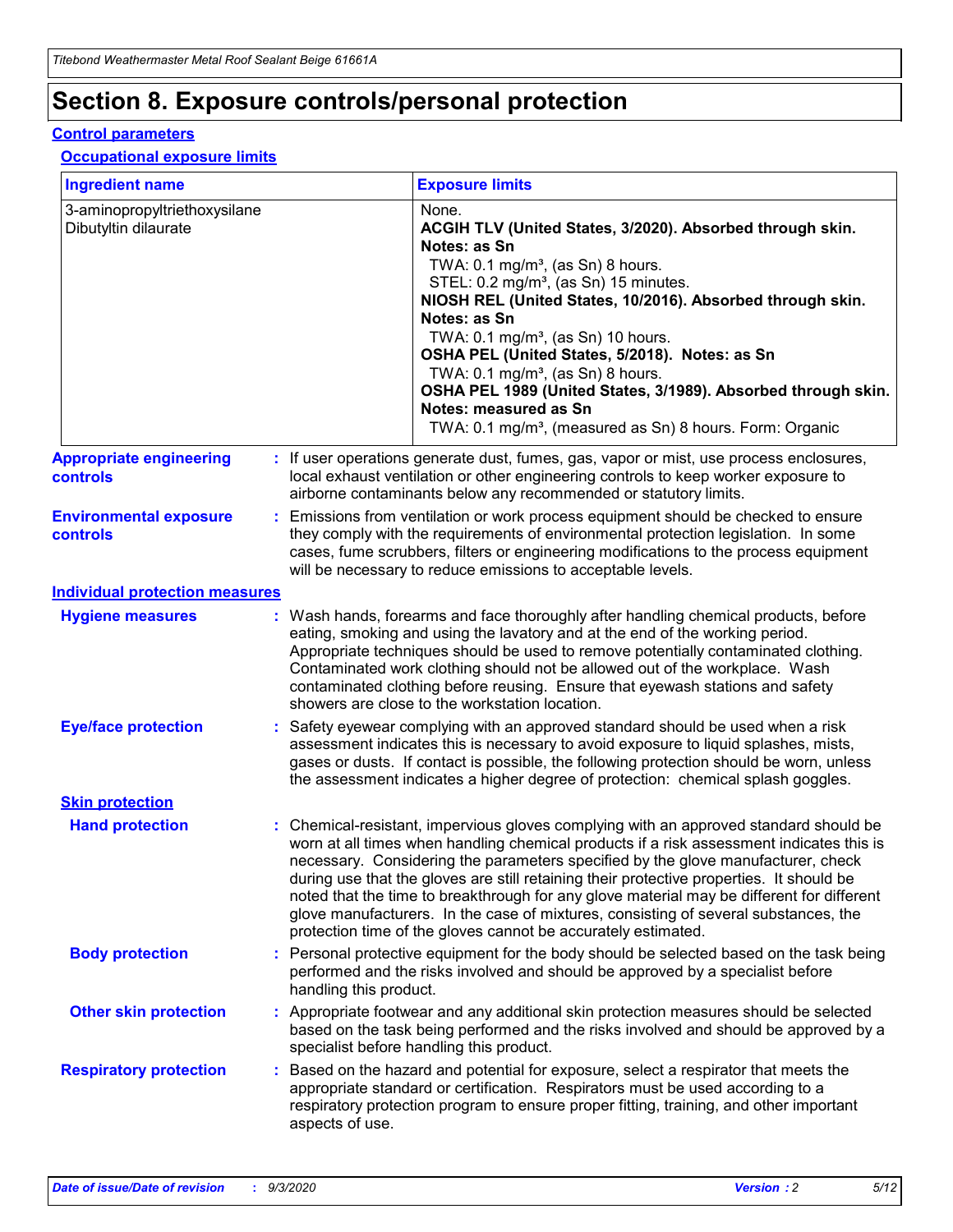### **Section 9. Physical and chemical properties**

#### **Appearance**

| <b>Physical state</b>                             | : Liquid. [Paste.]                                              |
|---------------------------------------------------|-----------------------------------------------------------------|
| <b>Color</b>                                      | Beige.                                                          |
| Odor                                              | Characteristic.                                                 |
| <b>Odor threshold</b>                             | Not available.                                                  |
| рH                                                | Not applicable.                                                 |
| <b>Melting point</b>                              | : Not available.                                                |
| <b>Boiling point</b>                              | >200°C (>392°F)                                                 |
| <b>Flash point</b>                                | Closed cup: >200°C (>392°F) [Setaflash.]                        |
| <b>Evaporation rate</b>                           | $:$ >1 (butyl acetate = 1)                                      |
| <b>Flammability (solid, gas)</b>                  | : Not available.                                                |
| Lower and upper explosive<br>(flammable) limits   | : Not available.                                                |
| <b>VOC (less water, less)</b><br>exempt solvents) | : 0 g/l                                                         |
| <b>Volatility</b>                                 | $: 0\%$ (w/w)                                                   |
| <b>Vapor density</b>                              | Not available.                                                  |
| <b>Relative density</b>                           | $\mathbf{1}$ $\mathbf{\sqrt{432}}$                              |
| <b>Solubility</b>                                 | Insoluble in the following materials: cold water and hot water. |
| <b>Solubility in water</b>                        | Not available.                                                  |
| <b>Partition coefficient: n-</b><br>octanol/water | $:$ Not available.                                              |
| <b>Auto-ignition temperature</b>                  | : Not available.                                                |
| <b>Decomposition temperature</b>                  | : Not available.                                                |
| <b>Viscosity</b>                                  | : Not available.                                                |

### **Section 10. Stability and reactivity**

| <b>Reactivity</b>                            |    | : No specific test data related to reactivity available for this product or its ingredients.            |
|----------------------------------------------|----|---------------------------------------------------------------------------------------------------------|
| <b>Chemical stability</b>                    |    | : The product is stable.                                                                                |
| <b>Possibility of hazardous</b><br>reactions |    | : Under normal conditions of storage and use, hazardous reactions will not occur.                       |
| <b>Conditions to avoid</b>                   |    | : No specific data.                                                                                     |
| <b>Incompatible materials</b>                | ٠. | No specific data.                                                                                       |
| <b>Hazardous decomposition</b><br>products   | ÷. | Under normal conditions of storage and use, hazardous decomposition products should<br>not be produced. |

### **Section 11. Toxicological information**

#### **Information on toxicological effects**

#### **Acute toxicity**

| <b>Product/ingredient name</b> | <b>Result</b>           | <b>Species</b> | <b>Dose</b>                | <b>Exposure</b> |
|--------------------------------|-------------------------|----------------|----------------------------|-----------------|
| 3-aminopropyltriethoxysilane   | <b>ILD50 Dermal</b>     | Rabbit         | 4.29 g/kg                  |                 |
| Dibutyltin dilaurate           | ILD50 Oral<br>LD50 Oral | Rat<br>Rat     | $1.57$ g/kg<br>175 $mg/kg$ |                 |
|                                |                         |                |                            |                 |

**Irritation/Corrosion**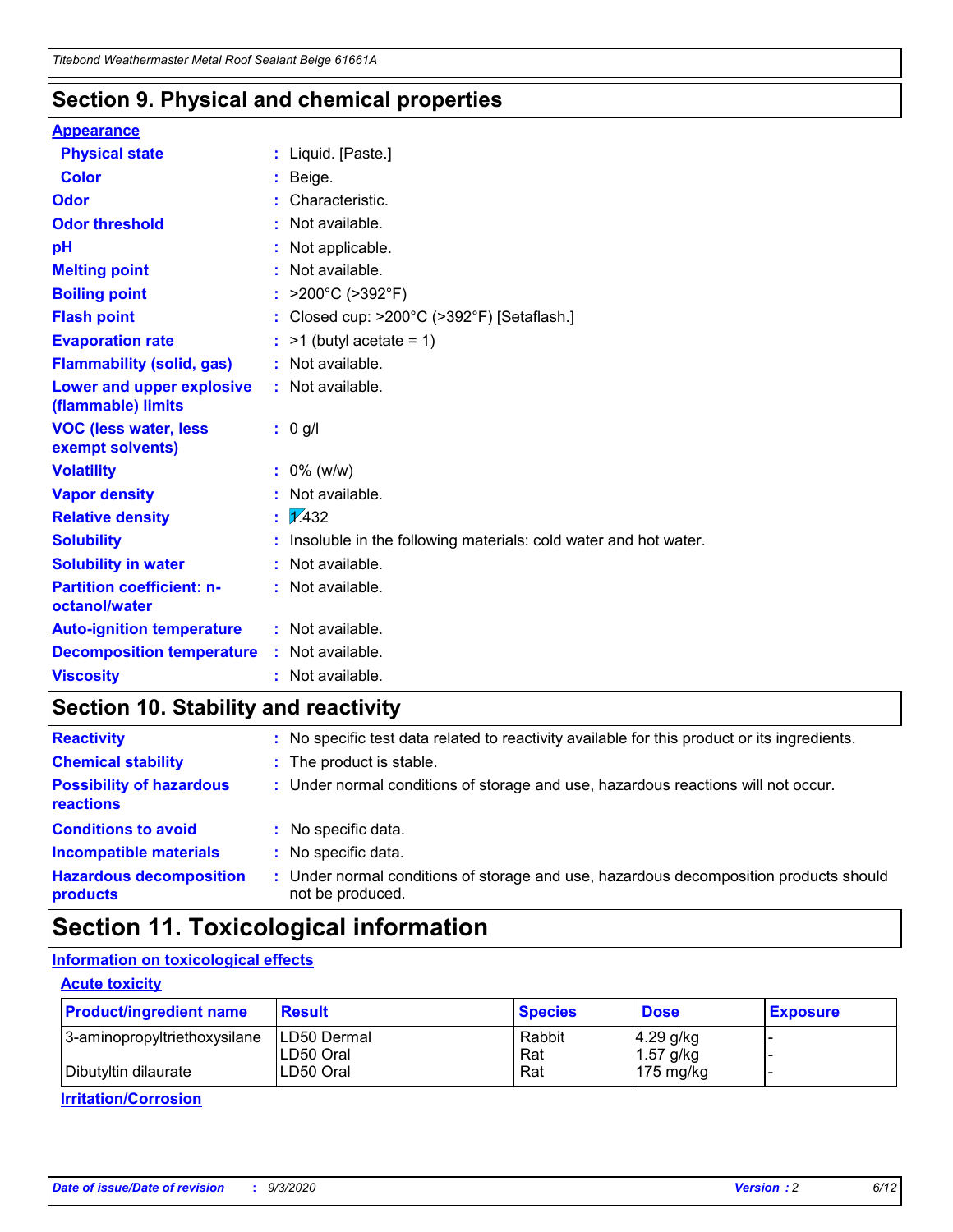# **Section 11. Toxicological information**

| <b>Product/ingredient name</b> | <b>Result</b>                 | <b>Species</b> | <b>Score</b> | <b>Exposure</b>    | <b>Observation</b>       |
|--------------------------------|-------------------------------|----------------|--------------|--------------------|--------------------------|
| 3-aminopropyltriethoxysilane   | Eyes - Mild irritant          | Rabbit         |              | $100 \text{ mg}$   |                          |
|                                | Eyes - Severe irritant        | Rabbit         |              | 24 hours 750       |                          |
|                                |                               |                |              | ug                 |                          |
|                                | <b>Skin - Severe irritant</b> | Rabbit         |              | 24 hours 5         | $\overline{\phantom{0}}$ |
| Dibutyltin dilaurate           | Eyes - Moderate irritant      | Rabbit         |              | mg<br>24 hours 100 |                          |
|                                |                               |                |              | mg                 |                          |
|                                | Skin - Severe irritant        | Rabbit         |              | 500 mg             | -                        |

#### **Sensitization**

Not available.

#### **Mutagenicity**

Not available.

#### **Carcinogenicity**

Not available.

#### **Reproductive toxicity**

Not available.

#### **Teratogenicity**

Not available.

#### **Specific target organ toxicity (single exposure)**

Not available.

#### **Specific target organ toxicity (repeated exposure)**

| <b>Name</b>                                                                         |                                                                            | <b>Category</b>                                     | <b>Route of</b><br>exposure | <b>Target organs</b> |  |  |
|-------------------------------------------------------------------------------------|----------------------------------------------------------------------------|-----------------------------------------------------|-----------------------------|----------------------|--|--|
| Dibutyltin dilaurate                                                                |                                                                            | Category 1                                          | -                           | respiratory system   |  |  |
| <b>Aspiration hazard</b><br>Not available.                                          |                                                                            |                                                     |                             |                      |  |  |
| <b>Information on the likely</b><br>routes of exposure                              | : Not available.                                                           |                                                     |                             |                      |  |  |
| <b>Potential acute health effects</b>                                               |                                                                            |                                                     |                             |                      |  |  |
| <b>Eye contact</b>                                                                  | : May cause eye irritation.                                                |                                                     |                             |                      |  |  |
| <b>Inhalation</b>                                                                   |                                                                            | : No known significant effects or critical hazards. |                             |                      |  |  |
| <b>Skin contact</b>                                                                 |                                                                            | : May cause skin irritation.                        |                             |                      |  |  |
| <b>Ingestion</b>                                                                    |                                                                            | : No known significant effects or critical hazards. |                             |                      |  |  |
| <b>Symptoms related to the physical, chemical and toxicological characteristics</b> |                                                                            |                                                     |                             |                      |  |  |
| <b>Eye contact</b>                                                                  | irritation<br>watering<br>redness                                          | : Adverse symptoms may include the following:       |                             |                      |  |  |
| <b>Inhalation</b>                                                                   | reduced fetal weight<br>increase in fetal deaths<br>skeletal malformations | : Adverse symptoms may include the following:       |                             |                      |  |  |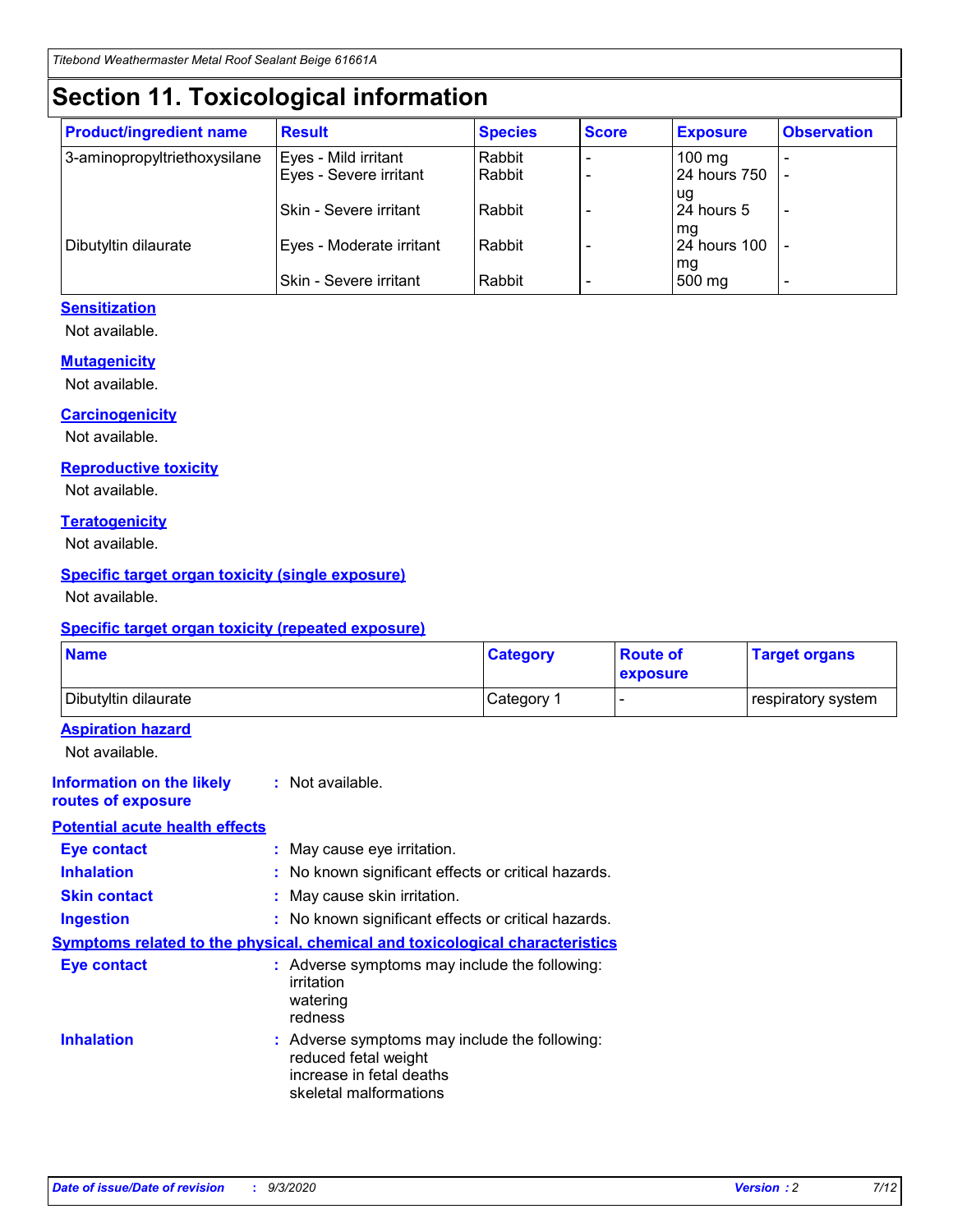*Titebond Weathermaster Metal Roof Sealant Beige 61661A*

# **Section 11. Toxicological information**

| <b>Skin contact</b>                     | : Adverse symptoms may include the following:<br>irritation<br>redness<br>reduced fetal weight<br>increase in fetal deaths<br>skeletal malformations |
|-----------------------------------------|------------------------------------------------------------------------------------------------------------------------------------------------------|
| <b>Ingestion</b>                        | : Adverse symptoms may include the following:<br>reduced fetal weight<br>increase in fetal deaths<br>skeletal malformations                          |
|                                         | Delayed and immediate effects and also chronic effects from short and long term exposure                                                             |
| <b>Short term exposure</b>              |                                                                                                                                                      |
| <b>Potential immediate</b><br>effects   | : Not available.                                                                                                                                     |
| <b>Potential delayed effects</b>        | : Not available.                                                                                                                                     |
| <b>Long term exposure</b>               |                                                                                                                                                      |
| <b>Potential immediate</b><br>effects   | : Not available.                                                                                                                                     |
| <b>Potential delayed effects</b>        | : Not available.                                                                                                                                     |
| <b>Potential chronic health effects</b> |                                                                                                                                                      |
| Not available.                          |                                                                                                                                                      |
| <b>General</b>                          | : Once sensitized, a severe allergic reaction may occur when subsequently exposed to<br>very low levels.                                             |
| <b>Carcinogenicity</b>                  | : No known significant effects or critical hazards.                                                                                                  |
| <b>Mutagenicity</b>                     | No known significant effects or critical hazards.                                                                                                    |
| <b>Teratogenicity</b>                   | May damage the unborn child.                                                                                                                         |
| <b>Developmental effects</b>            | : No known significant effects or critical hazards.                                                                                                  |
| <b>Fertility effects</b>                | May damage fertility.                                                                                                                                |
| <b>Numerical measures of toxicity</b>   |                                                                                                                                                      |
| <b>Acute toxicity estimates</b>         |                                                                                                                                                      |
| Not available.                          |                                                                                                                                                      |

# **Section 12. Ecological information**

#### **Toxicity**

| <b>Product/ingredient name</b> | <b>Result</b>                                       | <b>Species</b>               | <b>Exposure</b>       |
|--------------------------------|-----------------------------------------------------|------------------------------|-----------------------|
| Dibutyltin dilaurate           | $ IC50>3$ mg/l<br>Chronic EC10 > 2 mg/l Fresh water | Algae<br>Algae - Desmodesmus | 72 hours<br>196 hours |
|                                |                                                     | subspicatus                  |                       |

#### **Persistence and degradability**

| <b>Product/ingredient name</b> | <b>Test</b>                                                                    | <b>Result</b>  |                   | <b>Dose</b> | <b>Inoculum</b>         |
|--------------------------------|--------------------------------------------------------------------------------|----------------|-------------------|-------------|-------------------------|
| Dibutyltin dilaurate           | OECD 301F<br>Ready<br>Biodegradability -<br>Manometric<br>Respirometry<br>Test | 23 % - 28 days |                   |             |                         |
| <b>Product/ingredient name</b> | <b>Aquatic half-life</b>                                                       |                | <b>Photolysis</b> |             | <b>Biodegradability</b> |
| Dibutyltin dilaurate           |                                                                                |                |                   |             | <b>Inherent</b>         |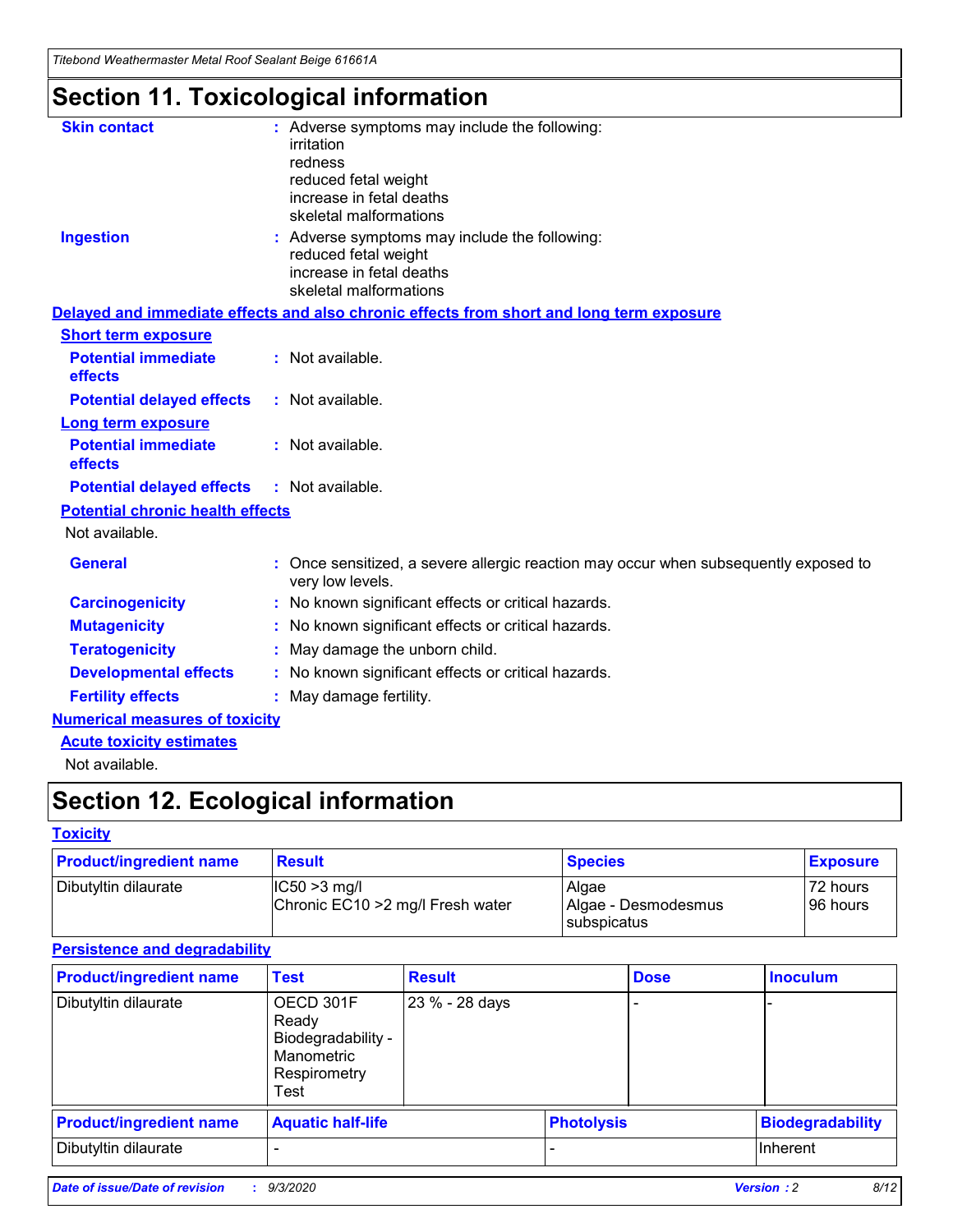# **Section 12. Ecological information**

#### **Bioaccumulative potential**

| <b>Product/ingredient name</b> | $\mathsf{LogP}_\mathsf{ow}$ | <b>BCF</b> | <b>Potential</b> |
|--------------------------------|-----------------------------|------------|------------------|
| 3-aminopropyltriethoxysilane   | $1.\overline{7}$            | 3.4        | low              |
| Dibutyltin dilaurate           | 4.44                        | 2.91       | low              |

#### **Mobility in soil**

| <b>Soil/water partition</b> | : Not available. |
|-----------------------------|------------------|
| <b>coefficient (Koc)</b>    |                  |

#### **Other adverse effects** : No known significant effects or critical hazards.

### **Section 13. Disposal considerations**

**Disposal methods :**

The generation of waste should be avoided or minimized wherever possible. Disposal of this product, solutions and any by-products should at all times comply with the requirements of environmental protection and waste disposal legislation and any regional local authority requirements. Dispose of surplus and non-recyclable products via a licensed waste disposal contractor. Waste should not be disposed of untreated to the sewer unless fully compliant with the requirements of all authorities with jurisdiction. Waste packaging should be recycled. Incineration or landfill should only be considered when recycling is not feasible. This material and its container must be disposed of in a safe way. Care should be taken when handling emptied containers that have not been cleaned or rinsed out. Empty containers or liners may retain some product residues. Avoid dispersal of spilled material and runoff and contact with soil, waterways, drains and sewers.

### **Section 14. Transport information**

|                                      | <b>DOT</b><br><b>Classification</b> | <b>TDG</b><br><b>Classification</b> | <b>Mexico</b><br><b>Classification</b> | <b>ADR/RID</b>           | <b>IMDG</b>              | <b>IATA</b>    |
|--------------------------------------|-------------------------------------|-------------------------------------|----------------------------------------|--------------------------|--------------------------|----------------|
| <b>UN number</b>                     | Not regulated.                      | Not regulated.                      | Not regulated.                         | Not regulated.           | Not regulated.           | Not regulated. |
| <b>UN proper</b><br>shipping name    |                                     |                                     |                                        |                          |                          |                |
| <b>Transport</b><br>hazard class(es) |                                     | $\overline{\phantom{0}}$            | $\qquad \qquad \blacksquare$           | $\overline{\phantom{0}}$ | $\overline{\phantom{0}}$ |                |
| <b>Packing group</b>                 |                                     |                                     |                                        |                          |                          |                |
| <b>Environmental</b><br>hazards      | No.                                 | No.                                 | No.                                    | No.                      | No.                      | No.            |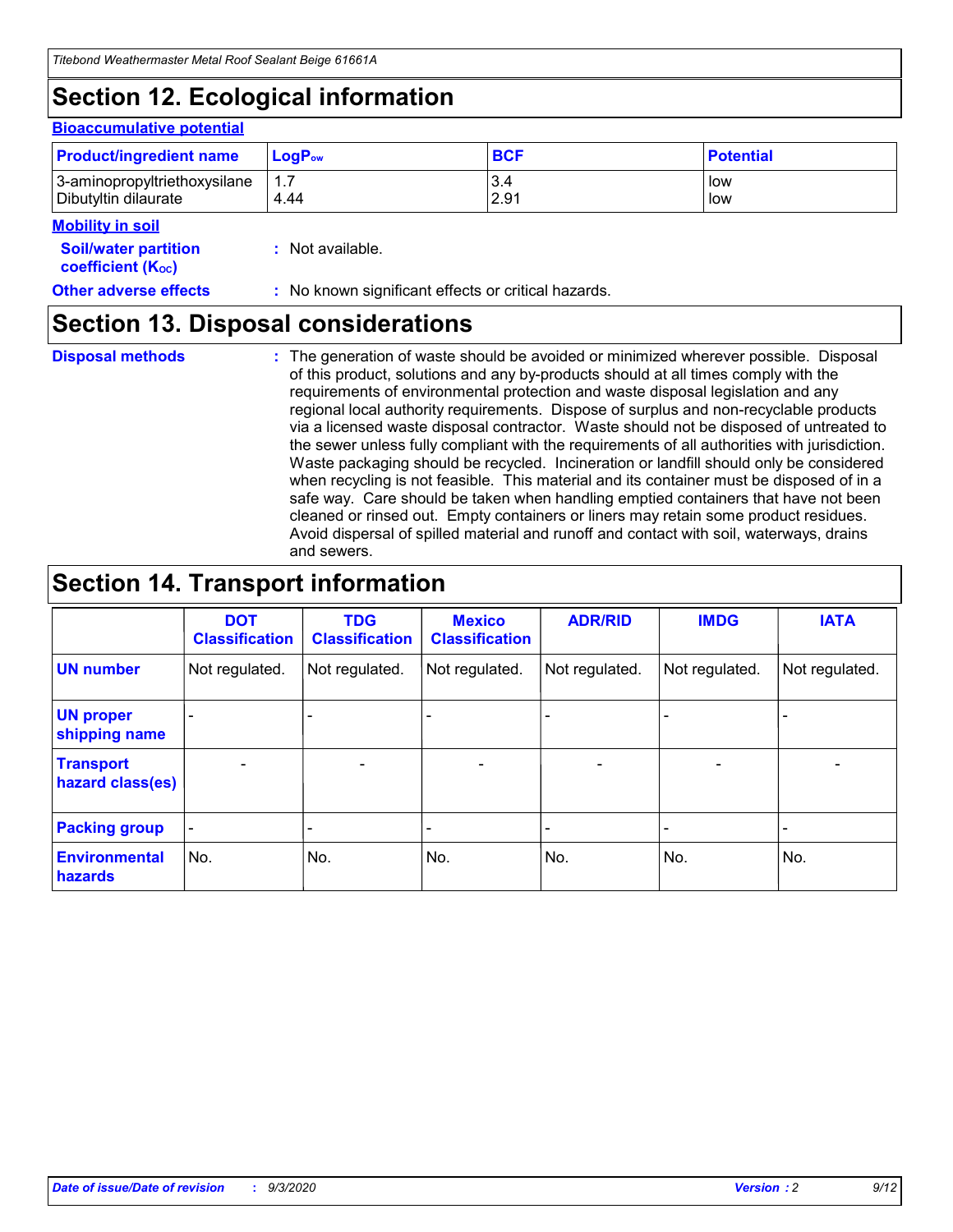### **Section 15. Regulatory information**

#### **U.S. Federal regulations**

#### **SARA 302/304**

#### **Composition/information on ingredients**

No products were found.

| SARA 304 RQ | Not applicable. |
|-------------|-----------------|
|             |                 |

#### **SARA 311/312**

**Classification :** EYE IRRITATION - Category 2B SKIN SENSITIZATION - Category 1 TOXIC TO REPRODUCTION - Category 1B HNOC - Product generates methanol during cure.

#### **Composition/information on ingredients**

| <b>Name</b>                  | $\frac{9}{6}$ | <b>Classification</b>                                                                                                                                                                                                                                                                                      |
|------------------------------|---------------|------------------------------------------------------------------------------------------------------------------------------------------------------------------------------------------------------------------------------------------------------------------------------------------------------------|
| 3-aminopropyltriethoxysilane | $\leq$ 3      | <b>FLAMMABLE LIQUIDS - Category 4</b><br><b>ACUTE TOXICITY (oral) - Category 4</b><br><b>SKIN IRRITATION - Category 2</b><br>EYE IRRITATION - Category 2A                                                                                                                                                  |
| Dibutyltin dilaurate         | ≤0.3          | <b>ACUTE TOXICITY (oral) - Category 3</b><br>SKIN CORROSION - Category 1C<br>SERIOUS EYE DAMAGE - Category 1<br>SKIN SENSITIZATION - Category 1<br><b>GERM CELL MUTAGENICITY - Category 2</b><br>TOXIC TO REPRODUCTION - Category 1B<br>SPECIFIC TARGET ORGAN TOXICITY (REPEATED<br>EXPOSURE) - Category 1 |

#### **State regulations**

**Massachusetts :**

: None of the components are listed.

**New York :** None of the components are listed. **New Jersey :** None of the components are listed.

**Pennsylvania :** None of the components are listed.

#### **California Prop. 65**

WARNING: This product can expose you to methanol, which is known to the State of California to cause birth defects or other reproductive harm. For more information go to www.P65Warnings.ca.gov.

| Ingredient name | No significant risk<br>level | <b>Maximum</b><br>acceptable dosage<br><b>level</b> |
|-----------------|------------------------------|-----------------------------------------------------|
| methanol        |                              | Yes.                                                |

#### **International regulations**

**Chemical Weapon Convention List Schedules I, II & III Chemicals** Not listed.

#### **Montreal Protocol**

Not listed.

**Stockholm Convention on Persistent Organic Pollutants**

Not listed.

**UNECE Aarhus Protocol on POPs and Heavy Metals** Not listed.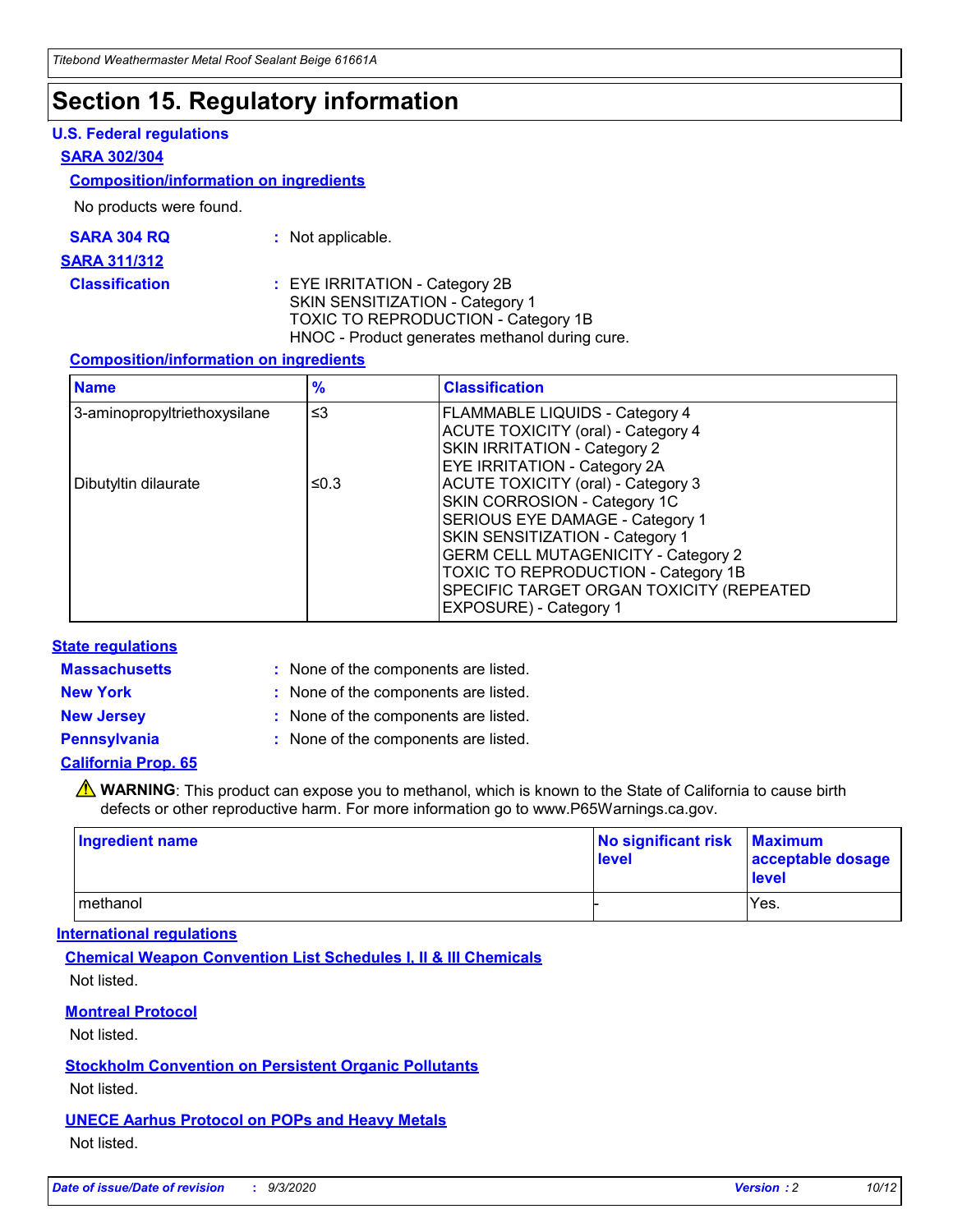# **Section 15. Regulatory information**

#### **Inventory list**

- 
- **China :** Not determined.

**United States TSCA 8(b) inventory**

**:** All components are active or exempted.

# **Section 16. Other information**

**Hazardous Material Information System (U.S.A.)**



**Caution: HMIS® ratings are based on a 0-4 rating scale, with 0 representing minimal hazards or risks, and 4 representing significant hazards or risks. Although HMIS® ratings and the associated label are not required on SDSs or products leaving a facility under 29 CFR 1910.1200, the preparer may choose to provide them. HMIS® ratings are to be used with a fully implemented HMIS® program. HMIS® is a registered trademark and service mark of the American Coatings Association, Inc.**

**The customer is responsible for determining the PPE code for this material. For more information on HMIS® Personal Protective Equipment (PPE) codes, consult the HMIS® Implementation Manual.**

**National Fire Protection Association (U.S.A.)**



**Reprinted with permission from NFPA 704-2001, Identification of the Hazards of Materials for Emergency Response Copyright ©1997, National Fire Protection Association, Quincy, MA 02269. This reprinted material is not the complete and official position of the National Fire Protection Association, on the referenced subject which is represented only by the standard in its entirety.**

**Copyright ©2001, National Fire Protection Association, Quincy, MA 02269. This warning system is intended to be interpreted and applied only by properly trained individuals to identify fire, health and reactivity hazards of chemicals. The user is referred to certain limited number of chemicals with recommended classifications in NFPA 49 and NFPA 325, which would be used as a guideline only. Whether the chemicals are classified by NFPA or not, anyone using the 704 systems to classify chemicals does so at their own risk.**

#### **Procedure used to derive the classification**

| <b>Classification</b>                                                                                                | <b>Justification</b>                                  |
|----------------------------------------------------------------------------------------------------------------------|-------------------------------------------------------|
| <b>EYE IRRITATION - Category 2B</b><br><b>SKIN SENSITIZATION - Category 1</b><br>TOXIC TO REPRODUCTION - Category 1B | Expert judgment<br>Expert judgment<br>Expert judgment |
| <b>History</b>                                                                                                       |                                                       |

| .                                 |             |
|-----------------------------------|-------------|
| <b>Date of printing</b>           | : 4/22/2022 |
| Date of issue/Date of<br>revision | : 9/3/2020  |
| Date of previous issue            | : 9/3/2020  |
| <b>Version</b>                    | $\cdot$ 2   |
|                                   |             |